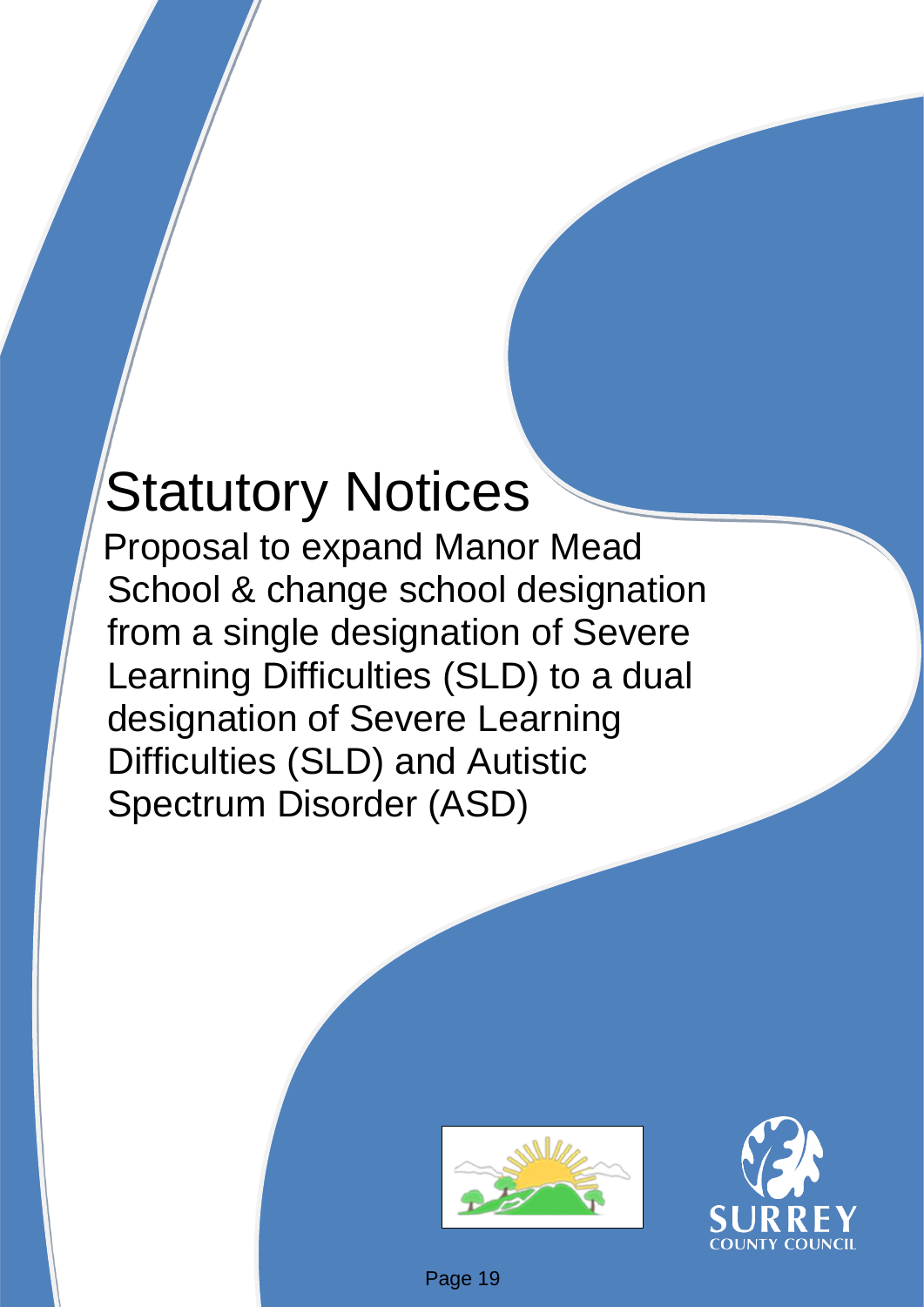# **School Organisation Statutory Notice**

Notice is given in accordance with section 19(1) of the Education and Inspections Act 2006, as amended by the Education Act 2011, that Surrey County Council, intends to make a significant change to **Manor Mead School** by expanding the school from 83 to 143 places and changing the school designation from single designation of Severe Learning Difficulties (SLD) to dual designation of Severe Learning Difficulties (SLD)/Autism Spectrum Disorder (ASD).

## **Local Authority Details:**

| <b>Local Authority</b> | <b>Surrey County Council</b> |
|------------------------|------------------------------|
| <b>Address</b>         | <b>Quadrant Court</b>        |
|                        | 35 Guildford Road            |
|                        | Woking                       |
|                        | <b>GU22 7AH</b>              |

## **School Details:**

| <b>Name of School</b>     | <b>Manor Mead School</b>                                   |
|---------------------------|------------------------------------------------------------|
| <b>Category of School</b> | <b>Community Special School</b>                            |
| <b>Type of School</b>     | Primary Special School with a school designation of Severe |
|                           | Learning Difficulties (SLD)                                |
| <b>URN</b>                | 125473                                                     |
| <b>Address</b>            | Laleham Road, Shepperton, Surrey                           |
| <b>Postcode</b>           | <b>TW17 8EL</b>                                            |

# **Introduction**

This paper outlines a proposal for the development of 60 additional places for autistic pupils and those with communication & interaction needs, age 4 – 11 years old, with an Education Health and Care Plan (EHCP) and require a special school placement. The school will change from a single designation of Severe Learning Difficulties (SLD) to a dual designation of Severe Learning Difficulties (SLD) and Autistic Spectrum Disorder (ASD)<sup>1</sup>. This document explains the proposed process and timescales to change the designation and permanently expand the school on a satellite site at Christ Church Road, Virginia Water.

# **Proposal**

Surrey County Council and The Federation of Manor Mead and Walton Leigh Schools are proposing that Manor Mead School will expand by 60 places, from 83 places to 143 places. It is also proposed that the school will change from a single designation of Severe Learning Difficulties (SLD) to become dual designation of Severe Learning Difficulties (SLD) and Autistic Spectrum Disorder (ASD). This 60-place expansion will be provided on a satellite site at Christchurch Road, Virginia Water. All pupils will have an EHCP specifying the school as an appropriate placement to meet their individual needs.

<sup>1</sup> Autistic Spectrum Disorder (ASD) is the term used for the school designation that meets the needs of autistic pupils and those with communication & interaction needs. Severe Learning Difficulties (SLD) is the term used for both the type of need and school designation.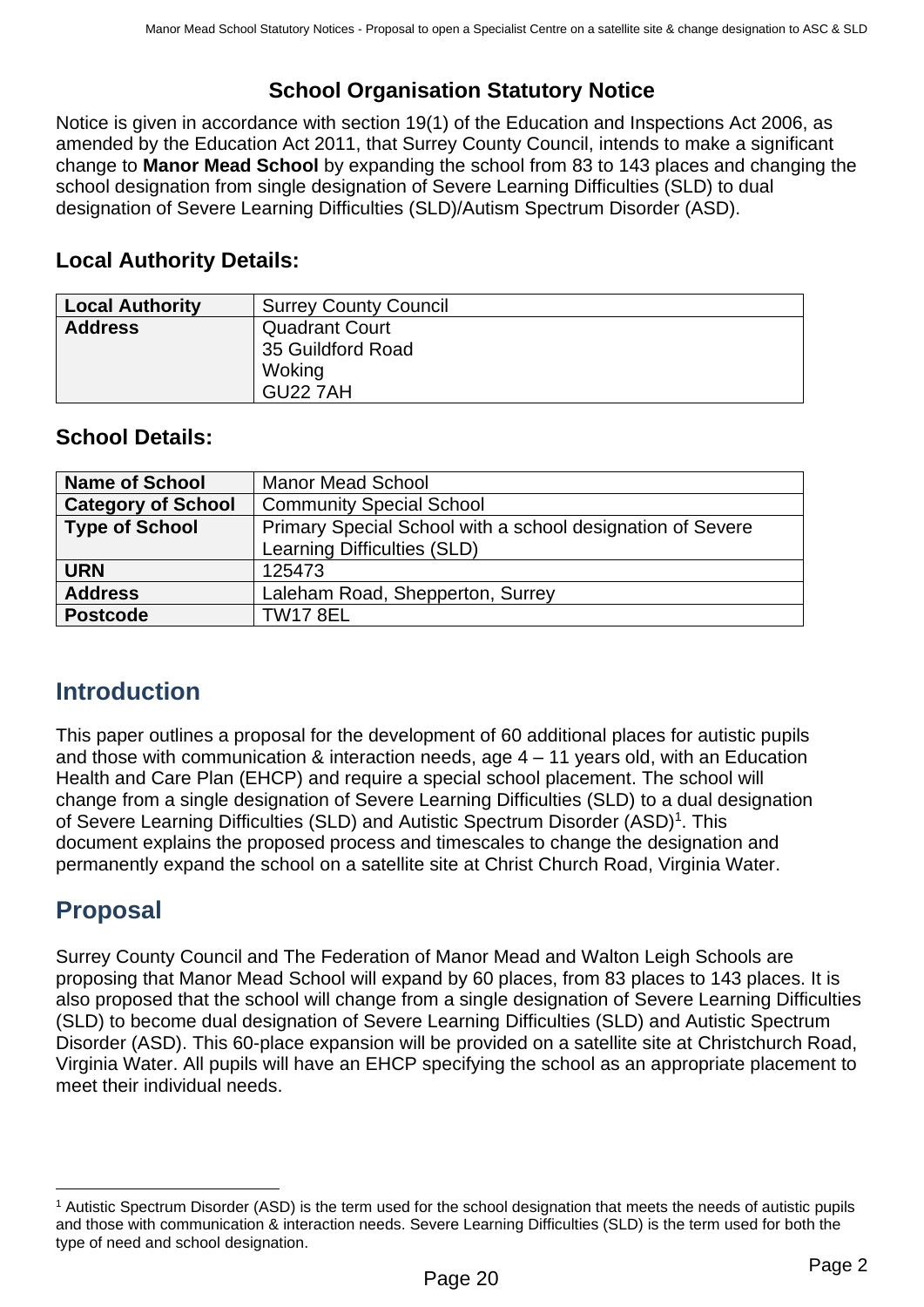#### **Proposed timeline**

The permanent expansion and change of designation is planned to be implemented on 1 September 2023.

| <b>Phase</b>                 | <b>Date</b>              |
|------------------------------|--------------------------|
| <b>Statutory notices</b>     | l 24 February – 24 March |
|                              | 2022                     |
| Lead Cabinet Member Decision | 26 April 2022            |
| Implementation               | 1 September 2023         |

It is proposed that:

- 1. The expansion on the new site will be for up to 60 additional places from Year R to Year 6 for autistic pupils and those with communication & interaction needs.
- 2. The main intake point will be key stage transfer groups in Year R and 3 although, where there are spaces and demand, new children may be accepted in the school in non-key stage transfer year groups.
- 3. There will be 6 classes of 10 pupils age 4 11 years old across key stages 1 and 2 at the satellite site. Pupils will be grouped according to age, individual needs and learning styles.
- 4. There will be no change to the 83 Year R to Year 6 planned places for pupils at the current site in Shepperton.
- 5. There will be no change to the number of Nursery places for pupils with SLD at the current site in Shepperton. There are no additional nursery places proposed at the satellite site.

Admissions processes remain the same. Further details on the admissions process for SEND specialist provision in Surrey can be found on the [Surrey Local Offer website](https://www.surreylocaloffer.org.uk/kb5/surrey/localoffer/advice.page?id=9TS_tpdTXU0) The document ['SEND admissions processes for referrals for specialist placement for school age](https://www.surreycc.gov.uk/__data/assets/pdf_file/0011/238934/Final-Pre-16-SEND-Admissions-Guidance_v2.0-002-1-accessible.pdf)  [children'](https://www.surreycc.gov.uk/__data/assets/pdf_file/0011/238934/Final-Pre-16-SEND-Admissions-Guidance_v2.0-002-1-accessible.pdf) describes how this process works and is available on the Surrey County Council website.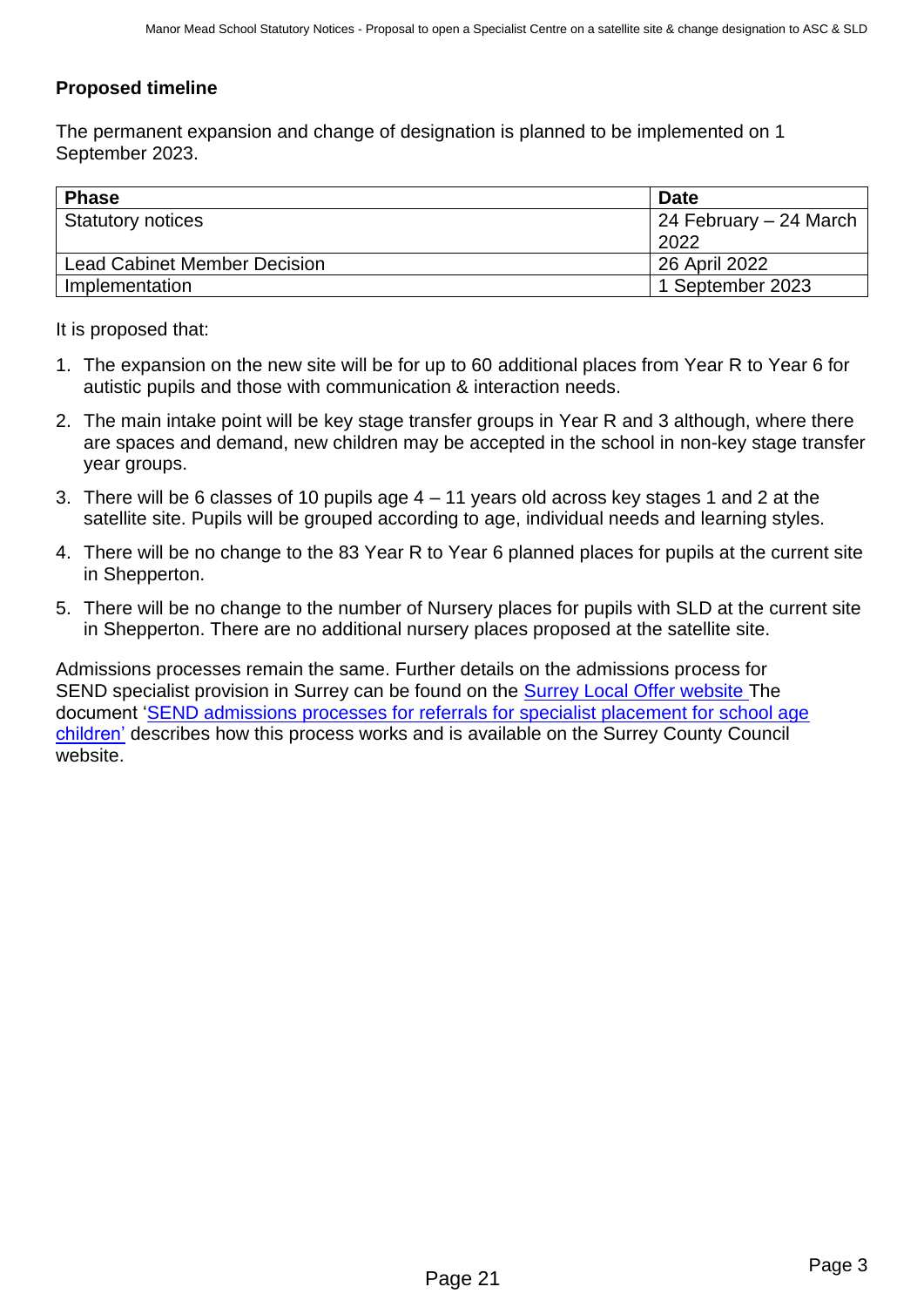# <span id="page-3-0"></span>**Making Representations, Objections and Comments**

- 1. This is a four week consultation which starts on Thursday 24 February 2022 and concludes on Thursday 24 March 2022.
- 2. A number of organisations are available locally to support families of children who have special educational needs and/ or disabilities (SEND) and young people who have SEND to share their views. Please see Information, Advice and Support - SEND Advice Surrey
- 3. Any person can make comments, agree, or object to the proposal by sending representations to the Local authority through the following channels:

| www.surreysays.co.uk            |  |  |  |  |  |
|---------------------------------|--|--|--|--|--|
| schoolorg@surreycc.gov.uk       |  |  |  |  |  |
| Jane Keenan                     |  |  |  |  |  |
| <b>Education Place Planning</b> |  |  |  |  |  |
| <b>Surrey County Council</b>    |  |  |  |  |  |
| <b>Quadrant Court</b>           |  |  |  |  |  |
| 35 Guildford Road               |  |  |  |  |  |
| Woking GU22 7AH                 |  |  |  |  |  |
|                                 |  |  |  |  |  |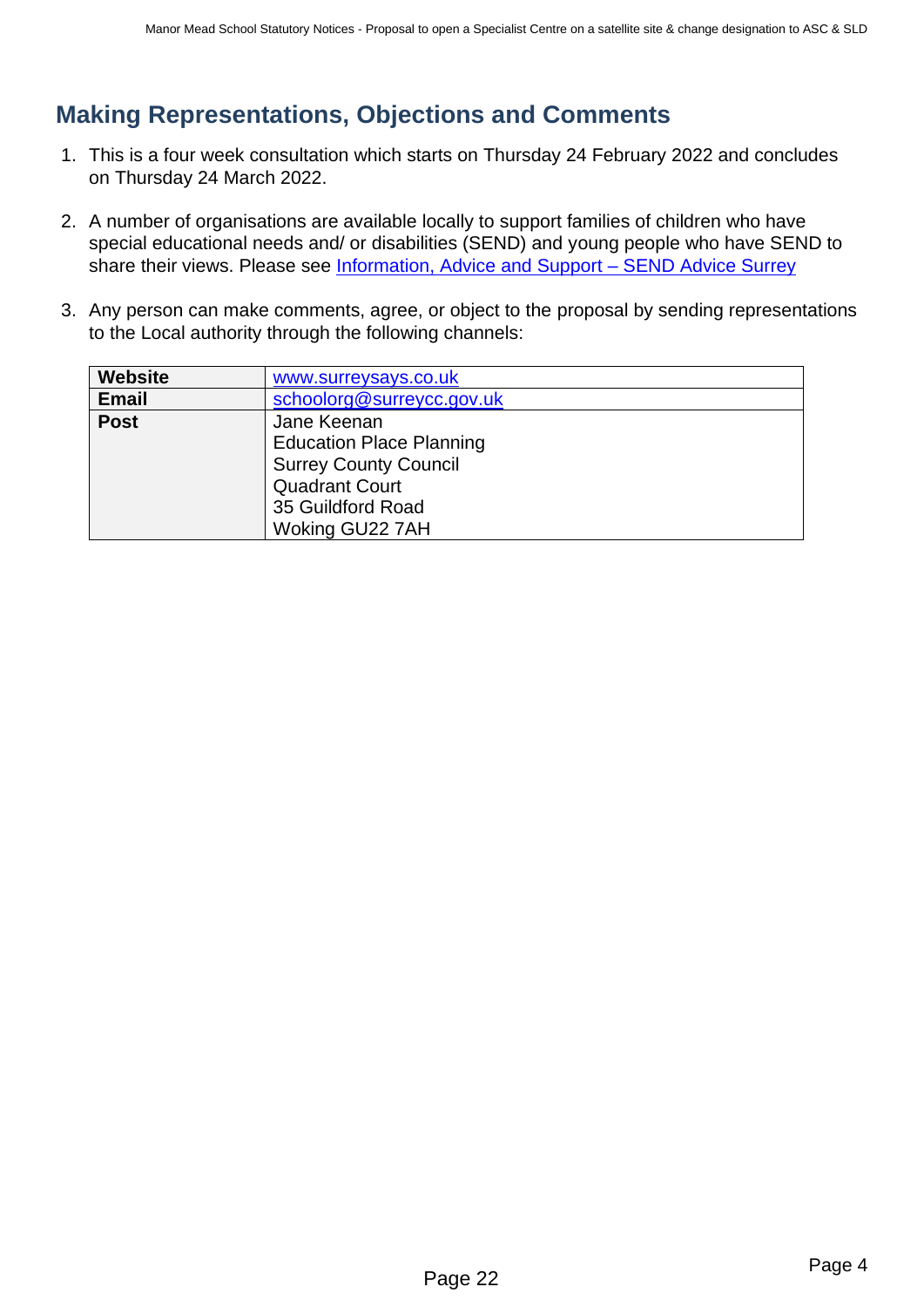# **Background**

Manor Mead School is a specialist primary school with 83 permanent planned places located in the borough of Spelthorne in Surrey. Manor Mead School has a single designation of Severe Learning Difficulties (SLD). The school was rated 'outstanding' by Ofsted in February 2015 and maintained this status from a short inspection carried out in June 2019. In September 2021 Surrey County Council in agreement with the Federation for Manor Mead and Walton Leigh temporarily expanded Manor Mead for two years on a satellite site located at Christchurch Road, Virginia Water in the borough of Runnymede.

## **Current Special Educational Needs and Disabilities (SEND) provision at the school**

Manor Mead School is a specialist primary school with 126 planned places. Of those 40 places are an approved temporary expansion arrangement. The school currently has a designation of SLD, and the special school satellite site located at Christ Church Rd Virginia Water supports autistic pupils and those with communication & interaction needs. There are 128 pupils currently on roll at the school. 40% of pupils have Severe Learning Difficulties (SLD) and 60% have Autism or communication & interaction needs identified as their primary need.

#### **Table 2: Number of Pupils on roll at Manor Mead School by National Curriculum Year (NCY) Group (January 2022)**

|                                                                 | <b>Nursery</b> | Year<br>R | Year | Year<br>$\mathbf{2}$ | Year<br>3 | Year<br>$\boldsymbol{4}$ | Year<br>5 | Year<br>6 | <b>Total</b> |
|-----------------------------------------------------------------|----------------|-----------|------|----------------------|-----------|--------------------------|-----------|-----------|--------------|
| <b>Number of</b><br>pupils<br>currently at<br><b>Manor Mead</b> |                | 15        | 22   | 22                   | 15        | 15                       | 16        | 15        | 128          |

There are currently 14 classes, and these are broadly arranged according to pupils' need and age. Class sizes across the school are typically between 8-10 pupils. All classes are led by a qualified teacher with a number of teaching assistants depending on the age, needs and learning styles of the pupils.

## **Staff**

All staff employed across the federation are trained across a range of strategies and specialist techniques which ensure that pupils are able to access the more formal curriculum and support them to engage in their learning.

Staff are appropriately qualified, well trained and supported to continually develop their skills and knowledge; Continuous Professional Development (CPD) coordinators at each school oversee all staff training and ensure that every member of staff has access to all of the training that they require to undertake their role.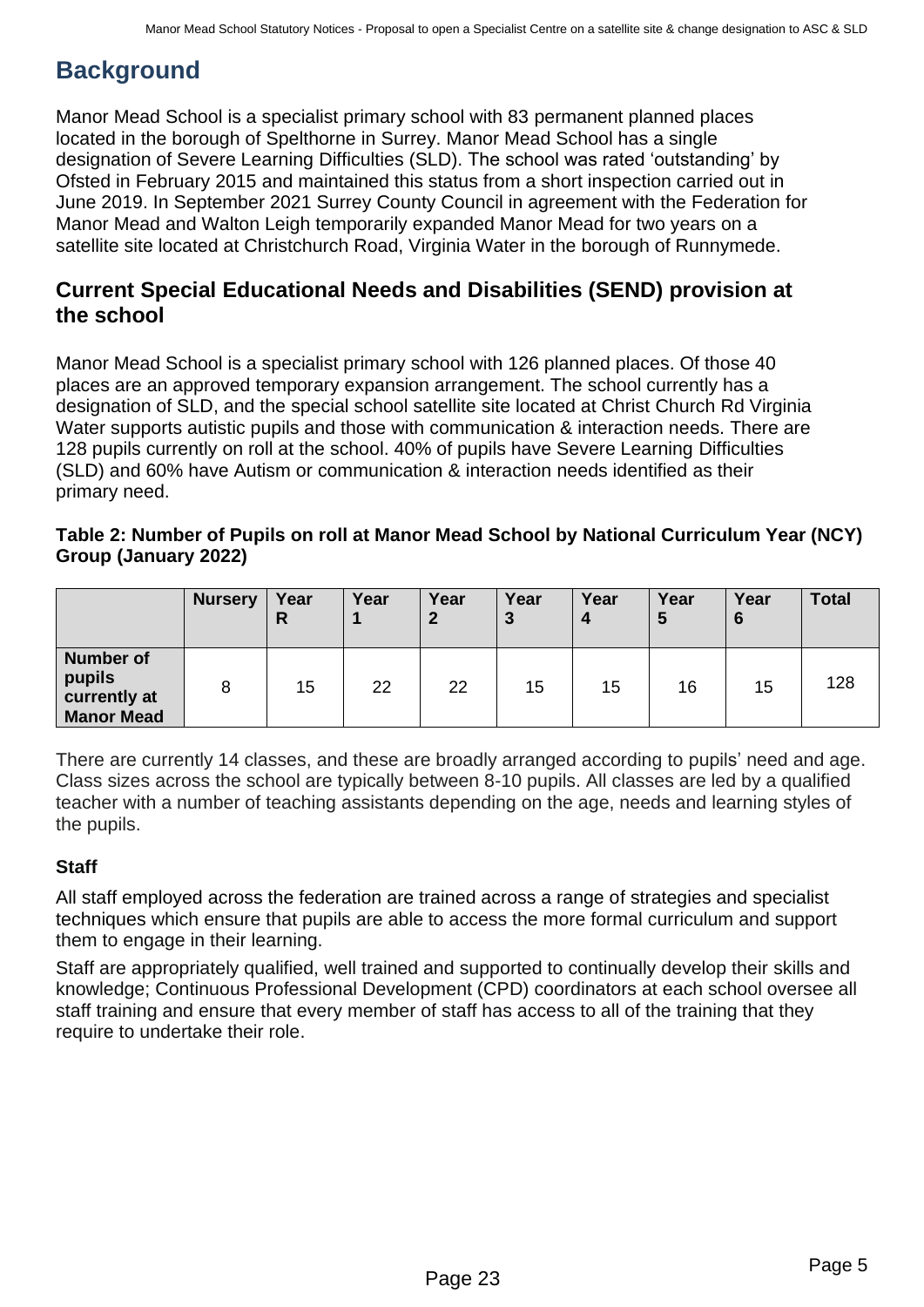#### **Curriculum**

Governors, senior leaders, and staff recognise the importance and value of providing a curriculum that is:

**Balanced**; ensuring that the offer is tailored to best support the individual needs of the pupils, and focused on developing knowledge, skills and potential in four Key Areas:

- Communication, language and literacy
- Cognition
- Personal, social and emotional (including independence)
- Physical and sensory

**Broad**; covering a wide range of National Curriculum subjects, topics, therapeutic areas such as speech and language, physio and occupational therapy, activities, approaches and experiences including life skills

**Developmental**; preparing all pupils for the next stages in their education and life

**Flexible;** individualised and personal; adapted to meet the needs of our unique pupils

**Accessible;** fun and engaging, fostering a love of learning

**Meaningful**; relevant, stimulating and enriching

The full range of National Curriculum (NC) subjects are offered and are adapted depending on the needs of the individual pupils as appropriate. Further information about the current curriculum can be found on the school's [website.](https://www.manor-mead.surrey.sch.uk/Curriculum-09032020093122/)

#### **Assessment of Pupil performance, progress, and behaviour**

- All pupils have an annual EHCP review which involves contributions from pupils themselves, families and relevant multi agency professionals
- For new pupils Individual Learning Plan (ILP) targets will identify key next steps resulting from the baseline assessment and take account of their current EHCP, ILP targets are set in collaboration with parents and other professionals
- Pupils will be assessed in all aspects of their personal development and academic progress
- Progress data is analysed twice a year in spring and summer terms
- Pupils may also be assessed using statutory assessments such as the Pre Key Stage Standards and SATs tests depending on their age and ability
- Pupil progress reports on core subjects and Individual Learning Plans (ILPs) are shared with the Leadership Teams and the Governing Body twice a year
- In addition to the formal assessment of pupil progress, there are several ways that pupils more 'holistic' progress is reported including annual review reports, end of year reporting, home-school communication books, therapy reports and reports from other professionals such as music therapists, Riding for the Disabled, Primary Mental Health support workers and sensory based Occupational Therapists (OTs)
- Support everyone in the school communities to promote and develop socially acceptable, age and needs appropriate behaviour in all pupils and our federation values provide a strong foundation for this (respect, love, happiness, belonging, friendship etc.)
- Support all pupils to demonstrate respect for themselves and others within a secure, challenging, stimulating and positive environment with clear boundaries and expectations
- Support pupils to use acceptable ways of showing and expressing both negative and positive feelings they may experience and learn to cope with different emotions.
- All staff are expected to encourage positive pupil engagement promoting the Positive Behaviour Approach (PBA) remaining calm, respectful, and consistent at all times.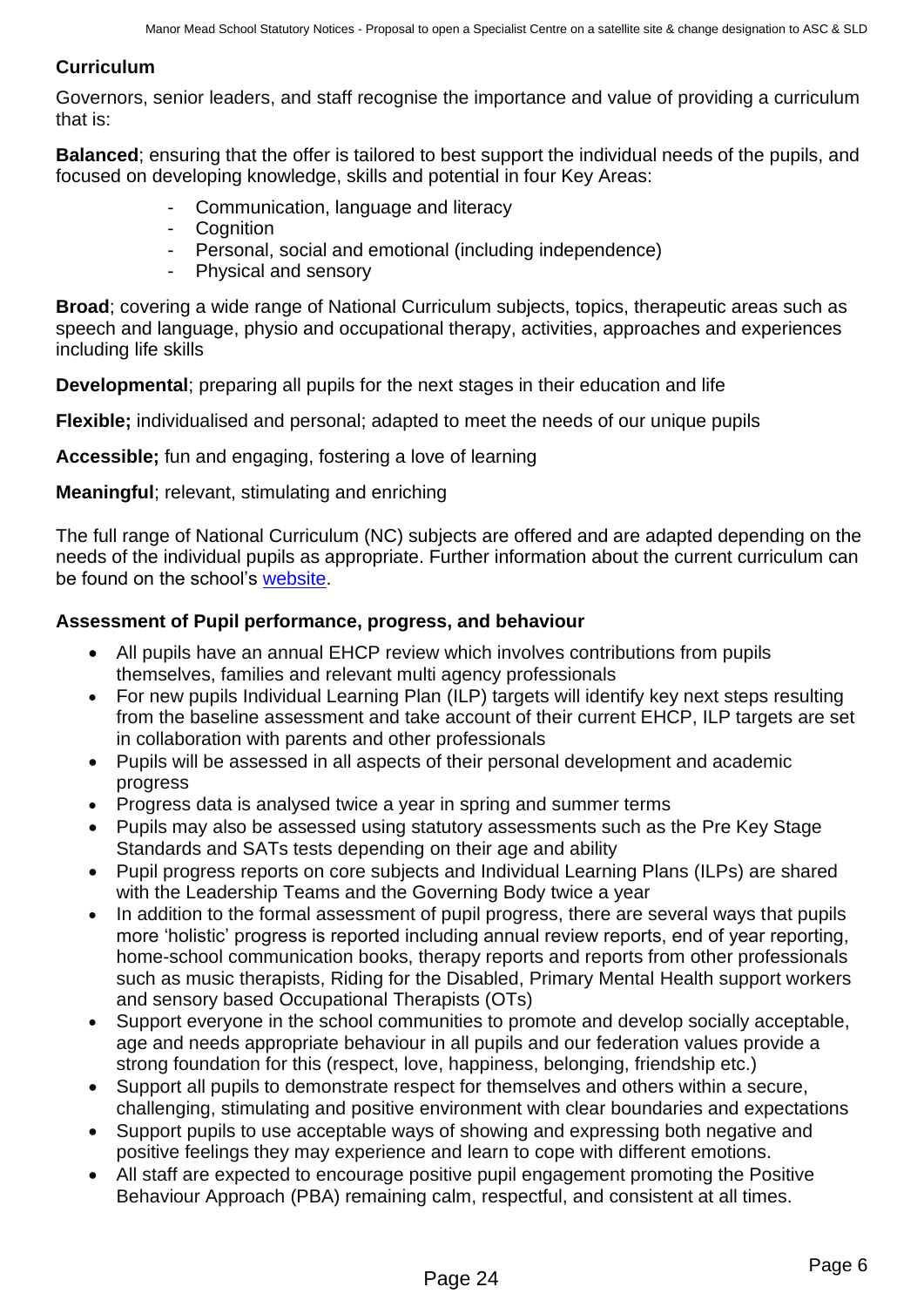#### **Involving children and families**

- Pupil and parent contributions to the EHCP annual review are highly valued and an important part of the statutory process
- Liaison with parents starts during the induction process, then again when drafting the pupil's Learning and Communication Passport. Parents will also be involved when short to medium term Individual Learning Plan (ILP) targets are being put in place, as well as evaluated, and with any other relevant documents such as Behaviour Support Plans
- Other methods of reporting on pupil progress and general updates including the Home/School Contact Book and verbal reports given at meetings, parents' evenings, by telephone etc.
- Monthly whole school newsletter, class newsletters
- Informal involvement of parents during attendance at school events and fundraisers etc.
- Thriving Parent 'network' across the Federation to support parents with information workshops, training and networking opportunities
- Two Home School Link Workers (HSLW) provide wider support to parents and families and are available to offer emotional and practical help and advice to those families who may be experiencing long or short-term difficulties

#### **Working with partner agencies to support pupils**

Speech and Language Therapists, Occupational Therapists, Physiotherapists, Educational Psychologists, School Nurses and Portage work closely with the school. Information about the therapy teams who support pupils at Manor Mead School can be found on the school [website.](https://www.manor-mead.surrey.sch.uk/Therapists/)

## **What do we want to achieve?**

Manor Mead School is part of a Federation of two outstanding special schools. Pupils and families benefit from a well-established ethos, clear vision, values, and a skilled, innovative, energetic and committed staff team with a strong record of providing high quality education to pupils with complex needs and autism. This is a fantastic opportunity to extend that offer to a greater number of local Surrey pupils and their families.

#### **The Federation of Manor Mead and Walton Leigh Schools Vision**

Everything we do, from our longer-term development strategy to day-to-day activities, is developed and evaluated against this vision:

- Our schools are outstanding
- Our learners are calm and confident and ALL reach their potential
- Our staff are exceptional and ALL feel valued and supported
- Our schools are well resourced, safe, enriching and stimulating environments
- Our schools benefit from strong links and positive relationships with everyone in the school communities
- Our schools have the knowledge, experience and confidence to influence local and national policy and strategy
- Our vision is implemented by the whole school community, guided by skilled and focussed leaders and facilitated by a secure financial position

The school development plan summary and vision and values 2021-22 can be found on the school [website.](https://www.manor-mead.surrey.sch.uk/Development-and-Self-Evaluation/)

## **What will be provided through the permanent expansion?**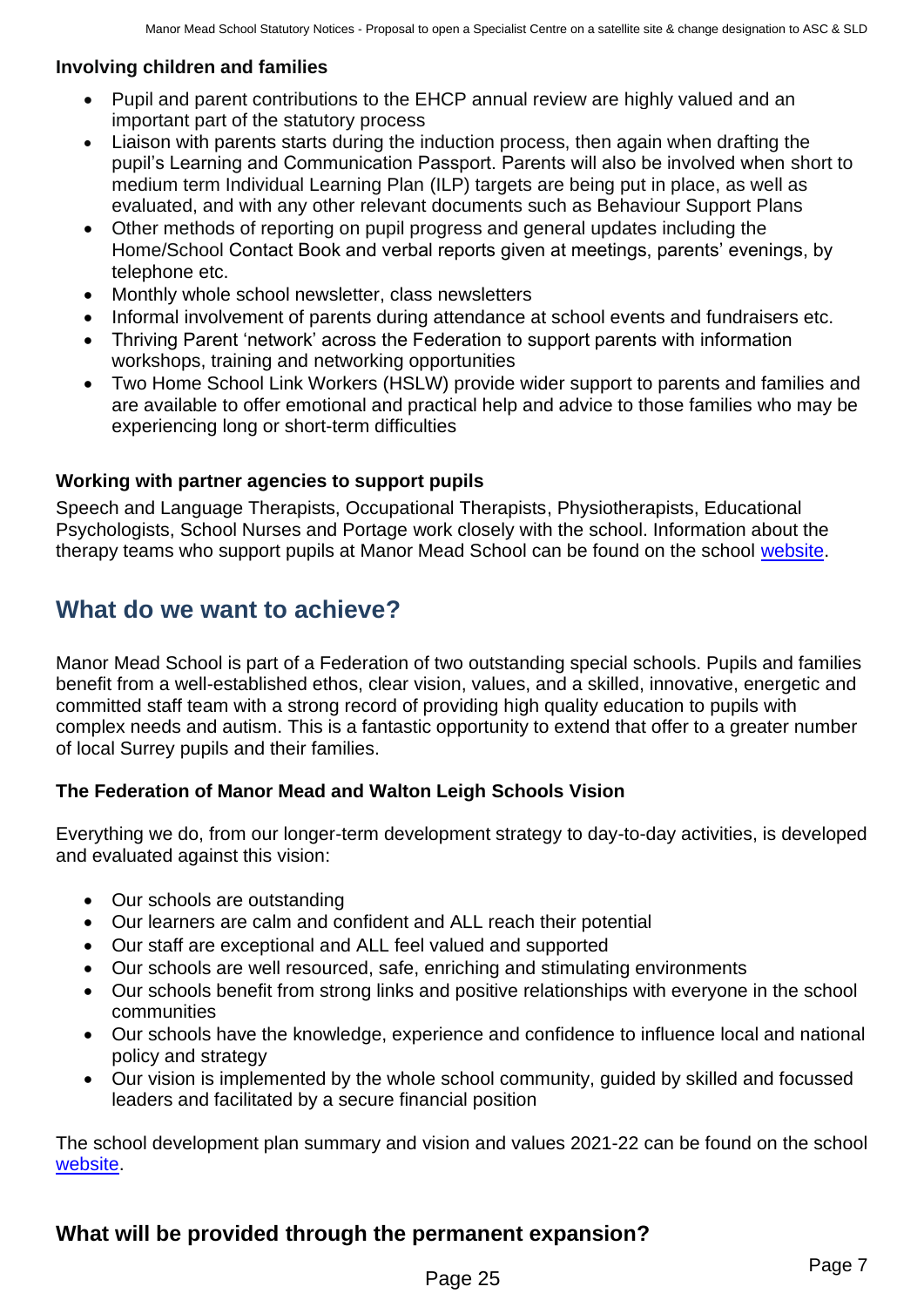Manor Mead School will continue to provide a curriculum based on the needs of the individual pupils and focussed on developing communication skills and emotional, personal, and social development alongside the academic subjects.

# **Reasons for expanding Manor Mead School**

Demand for specialist provision in the north east and north west areas of Surrey for autistic pupils and those with communication & interaction needs is high. As a result, other specialist provision in the local area is operating at or above capacity. The provision of an additional 60 places year on year, will help support local families who would otherwise have to travel further afield for their child to receive an appropriate full time education. The proposed expansion of Manor Mead School will increase availability of specialist school places that are matched appropriately to need-type, phases of education and geographic location, as well as reduce home to school journey times and associated costs.

### **Demand for special school places in Surrey**

In academic year 2020-2021, 805 of Surrey resident autistic pupils and those with communication & interaction needs, aged 4-11 years old attended specialist schools. 19% of this cohort were placed out of county due to a lack of placement availability in Surrey. Latest sufficiency modelling projects growth of 14% to the peak in 2024-2025 (917), along with a 44% - 55% shortage of places between 2020-21 and 2025-26.

In academic year 2020-2021, 202 Surrey resident pupils aged 4-11 years who have Severe Learning Difficulties (SLD) identified as a primary need attended specialist schools. 7% of this cohort were placed out of county. Latest sufficiency modelling projects growth of 3% by 2025- 2026, along with a surplus of places within this timescale.

Pupils who attend special schools have a combination of complex special educational needs and disabilities, which means they require significantly more highly specialist teaching and support than is ordinarily available in a mainstream school or SEN Unit. Table 3 and 4 detail the number of autistic pupils and those with communication & interaction needs and pupils with Severe Learning Difficulties (SLD) or Profound and Multiple Learning Difficulties (PMLD) currently attending special schools, of which 407 live in the North East and North West quadrant. These data evidence the projected demand for additional special school places on top of planned expansion and in the six borough and districts over the next five and ten years.

#### **Table 3: NE and NW Quadrant residents who attend special schools with communication & interaction Needs identified as their primary need and projected demand for additional places in 2025-26 and 2030-31**

| <b>District or</b><br><b>Borough</b> | Actuals 2020-<br>21 | Projected<br>demand for<br>places in 2025-<br>26 | Projected<br>growth from<br>2020-21 to<br>2025-26 | Projected<br>demand for<br>places in 2030-<br>31 | Projected<br>growth from<br>2020-21 to<br>2030-31 |
|--------------------------------------|---------------------|--------------------------------------------------|---------------------------------------------------|--------------------------------------------------|---------------------------------------------------|
| <b>Surrey Heath</b>                  | 64                  | 87                                               | 36%                                               | 79                                               | 23%                                               |
| Woking                               | 89                  | 92                                               | 3%                                                | 86                                               | $-3%$                                             |
| Runnymede                            | 54                  | 72                                               | 33%                                               | 73                                               | 35%                                               |
| Spelthorne                           | 94                  | 103                                              | 10%                                               | 92                                               | $-2%$                                             |
| Elmbridge                            | 63                  | 80                                               | 27%                                               | 70                                               | 11%                                               |
| Epsom & Ewell                        | 43                  | 52                                               | 21%                                               | 48                                               | 12%                                               |
| <b>Rest of Surrey</b>                | 398                 | 421                                              | 6%                                                | 393                                              | $-1%$                                             |

edge-ucate SEN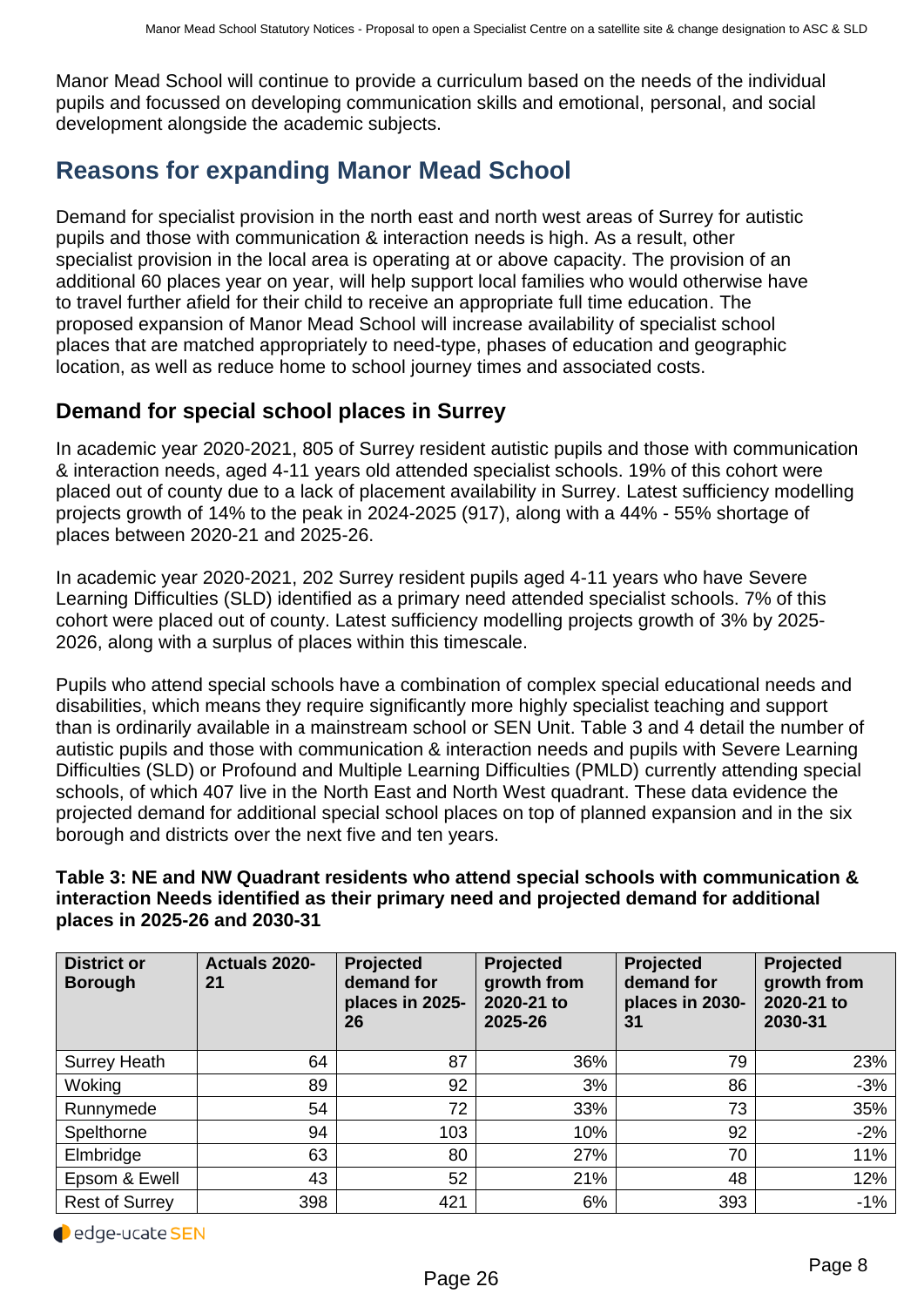Table 3 shows the projected demand for additional special school places in and across North East and North West Surrey over the next five and ten years for autistic pupils and those with communication & interaction Needs. Surrey Heath and Runnymede are projected to have the highest percentage growth over the planning period. The number of projected places in Spelthorne is expected to increase by 10% in the first 5 years of the forecast but drop back in the last year of the forecast, however Spelthorne currently has the highest number of autistic pupils and those with communication & interaction Needs needing a special school place across the boroughs in the North East and North West.

**Table 4: NE and NW Quadrant residents who attend special schools with Severe Learning Difficulties (SLD) and Profound and Multiple Learning Difficulties (PMLD) as their primary need and projected demand for additional places in 2025-26 and 2030-31**

| <b>District or</b><br><b>Borough</b> | Actuals 2020-<br>21 | Projected<br>demand for<br>places in 2025-<br>26 | Projected<br>growth from<br>2020-21 to<br>2025-26 | Projected<br>demand for<br>places in 2030-<br>31 | Projected<br>growth from<br>2020-21 to<br>2030-31 |
|--------------------------------------|---------------------|--------------------------------------------------|---------------------------------------------------|--------------------------------------------------|---------------------------------------------------|
| Elmbridge                            | 20                  | 9                                                | $-55%$                                            | 7                                                | $-65%$                                            |
| Epsom & Ewell                        | 12                  | 12                                               | 0%                                                | 12                                               | $0\%$                                             |
| Spelthorne                           | 21                  | 15                                               | $-29%$                                            | 9                                                | $-57%$                                            |
| Runnymede                            | 20                  | 26                                               | 30%                                               | 28                                               | 40%                                               |
| <b>Surrey Heath</b>                  | 23                  | 22                                               | $-4%$                                             | 16                                               | $-30%$                                            |
| Woking                               | 21                  | 26                                               | 24%                                               | 28                                               | 33%                                               |
| <b>Rest of Surrey</b>                | 136                 | 161                                              | 18%                                               | 155                                              | 14%                                               |

#### edge-ucate SEN

Table 4 shows the number of places is projected to decrease or remain steady in the three boroughs in NE Surrey by 2025-26. Two boroughs in the North West (Runnymede and Woking) are projected to have a slight increase in the number of special school places needed for pupils with SLD or PMLD by 2025-26.

## **ASD and ASD/SLD designated special school provision in Surrey**

More details of our specialist provision can be found in the booklet "Finding the right primary school in Surrey" on the [Surrey Local Offer website.](https://www.surreylocaloffer.org.uk/kb5/surrey/localoffer/advice.page?id=9TS_tpdTXU0) In Surrey, autistic pupils or those with communication & interaction needs, requiring a specialist placement are typically placed in one of the following 3 types of provision: Complex Social Communication Needs (CSCN); or Communication & Interaction Needs (COIN), Severe Learning Difficulties (SLD).

Table 4 provides a summary of nine special schools designated to meet the needs of autistic pupils and those with communication & interaction as their primary presenting needs. These are divided into the following designations:

- **ASD:** pupils who require special school provision but work at broadly age-related expectations and will or are likely to go on to go on achieve national academic qualifications.
- **Complex ASD & ASD/SLD (dual designated):** pupils who require special school provision but work below or significantly below age related expectations and with a curriculum focus on communication, independence, social understanding, emotional well-being, and functional academic achievement.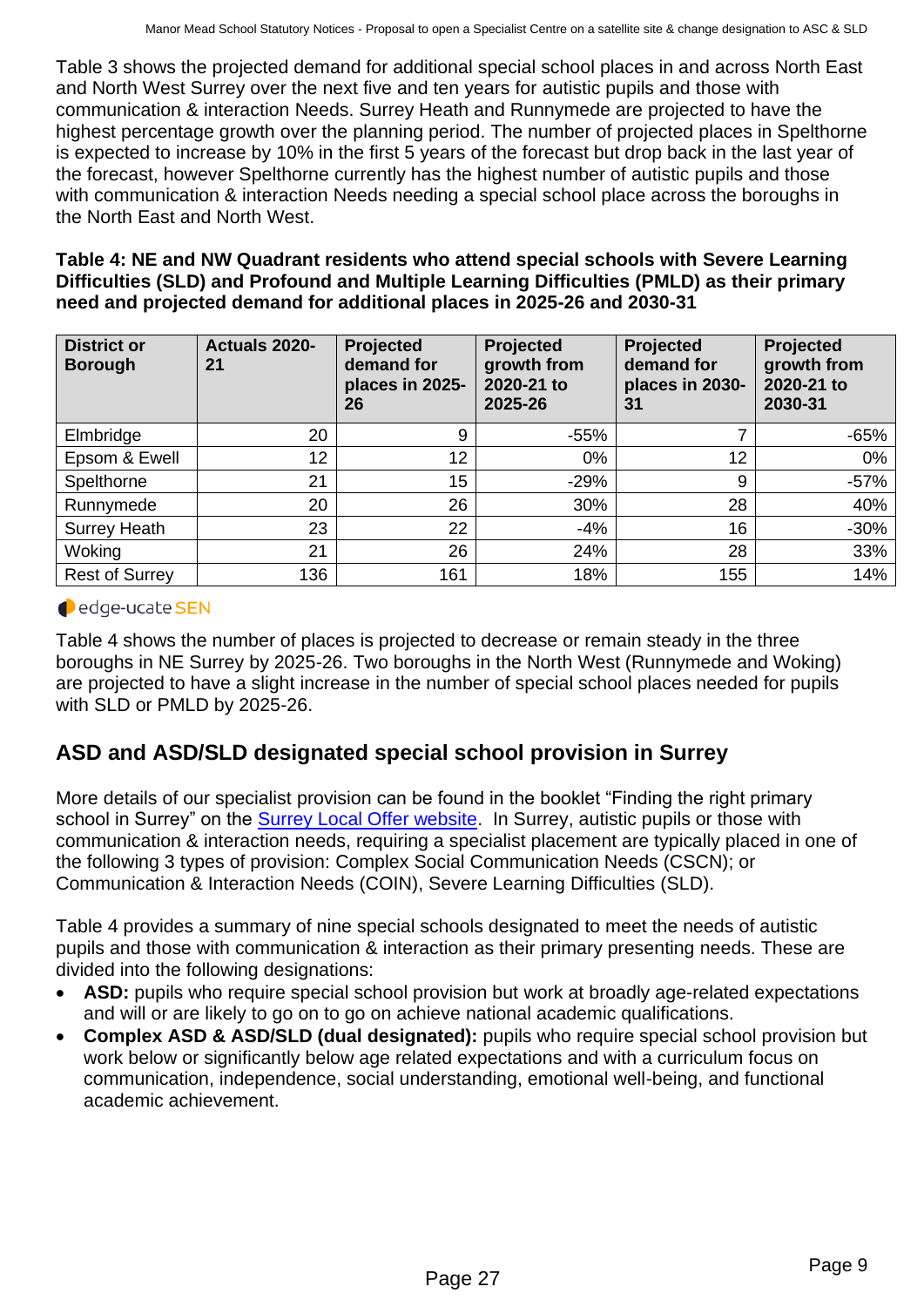**Table 4:** ASD and ASD/SLD Designated Schools in Surrey as at September 2021

| <b>School</b>               | <b>Designation</b> | <b>District</b>              | <b>Planned</b><br>Places &<br>gender | Age<br>Range | <b>Occupancy</b><br>as of Sept<br>2021 | <b>Planned</b><br><b>Expansion</b><br>under Surrey's<br><b>SEND Capital</b><br>Programme |
|-----------------------------|--------------------|------------------------------|--------------------------------------|--------------|----------------------------------------|------------------------------------------------------------------------------------------|
| Sunnydown<br>School         | <b>ASD</b>         | Tandridge                    | 89<br>(boys only)                    | $11 - 16$    | 99%                                    | 0                                                                                        |
| Limpsfield<br>Grange School | <b>ASD</b>         | Tandridge                    | 90<br>(girls only)                   | $11 - 16$    | 100%                                   | By 40, to 130                                                                            |
| St Dominic's<br>Academy     | <b>ASD</b>         | Waverley                     | 150                                  | $6 - 19$     | 85%                                    | 0                                                                                        |
| Linden Bridge<br>Academy    | Complex ASD        | Epsom &<br>Ewell             | 142                                  | $4 - 19$     | 100%                                   | $\mathbf 0$                                                                              |
| Freemantles<br>School       | Complex ASD        | Woking                       | 207                                  | $4 - 19$     | 99%                                    | By 72, to 270                                                                            |
| Fox Grove<br>Academy        | Complex ASD        | Mole Valley                  | 72                                   | $4 - 19$     | 86%                                    | Opened Sept 2021<br>total places will<br>increase to 150                                 |
| <b>Brooklands</b><br>School | ASD/SLD            | Reigate &<br><b>Banstead</b> | 59                                   | $4 - 11$     | 51%                                    | Increase to 70                                                                           |
| Pond Meadow<br>Academy      | ASD/SLD            | Guildford                    | 149                                  | $3 - 19$     | 100%                                   | $\mathbf 0$                                                                              |
| Clifton Hill<br>School      | ASD/SLD            | Tandridge                    | 78                                   | $11 - 19$    | 100%                                   | $\mathbf 0$                                                                              |

**Map 1** shows the location of Special Schools in Surrey that are designation ASD, Complex ASD or ASD/SLD or SLD

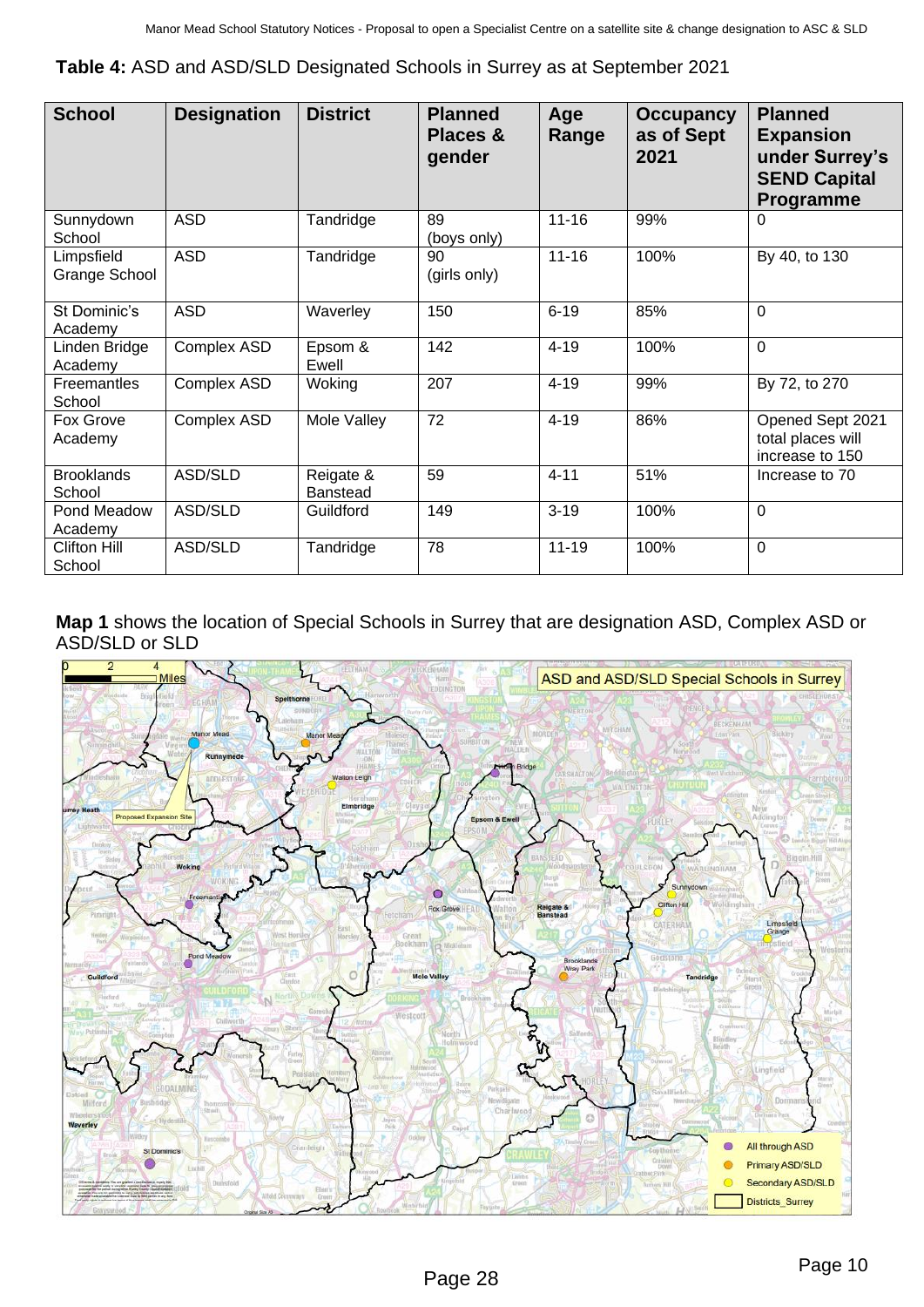The Map shows the lack of special school provision for pupils living in the North East and North West. If Manor Mead remains as a single designation of SLD the only provision for pupils with ASD in the North East is Linden Bridge, which is operating at full capacity. Walton Leigh is shown on the map as it is Federated with Manor Mead but it has a single designation of SLD. Freemantles is the only Special School in the North West for pupils with ASD but like Linden Bridge the cohort of pupils are those with complex autism who need a different type of placement than the offer proposed at Manor Mead School.

# **Key Outcomes and Benefits**

Expanding Outstanding sufficient and sustainable special school provision for Surrey resident primary age pupils in Spelthorne and Runnymede will provide the following benefits as stated in the [Developing local Special Educational Needs and Disability \(SEND\) Provision](https://mycouncil.surreycc.gov.uk/documents/s83813/Phase%204%20Developing%20local%20SEND%20Provision%20in%20Surrey%20to%20meet%20demand%20in%20202324%20onwards-%20final%20report.pdf) report to Cabinet on 25 January 2022.:

- 1. Benefits realisation ensures Surrey's maintained specialist education provision is fit for purpose and creates additional employment/supported internship opportunities for residents around areas of expansion.
- 2. Children, young people, and families can access the same level of high-quality support wherever they live in Surrey. We have a good, shared understanding of our children and young people who have Special Educational Needs and Disabilities (SEND) in Surrey and our support offer matches their identified needs.
- 3. Expanding Surrey's specialist provision aligns with the Preparation for Adulthood programme and strategy for Post-16 to create local further education and employment pathways such as apprenticeships and supported internships. This enables young people who have SEND to make a successful transition to adulthood and secure employment.
- 4. Capacity created locally will also make certain that SEND home to school transport distance and costs are reduced so that pupils attend their closest most appropriate school with shorter journey times. Opportunities for developing independent travel skills can be maximised as a result of children and young people being educated closer to home. This will also address local congestion around school sites as well as traffic flow around the county, which will be of benefit to Surrey's Green Agenda
- 5. The distribution and occupancy of current Special Schools and SEN Units in mainstream schools clearly illustrates that there is insufficient provision of Autism and Communication & Social Interaction Needs, Moderate Learning Difficulties, Severe Learning Difficulties and Social Emotional Mental Health Needs Special places.
- 6. The approved remodification and expansion programme will ensure that additional places are matched appropriately to need type, phases of education and geographic locations.

An Equality Impact Assessment is being completed throughout the consultation process and will be published as part of the Lead Cabinet Member Decision Meeting.

# **Implementation Plan**

## **Finance and Resourcing**

Revenue income: Manor Mead School will receive £10,000 per year for each agreed planned place commissioned (83 plus 60 places - 143 overall). The school will also receive a "Top up" sum for each pupil in attendance. Top up rates are reviewed annually by the Local Authority.